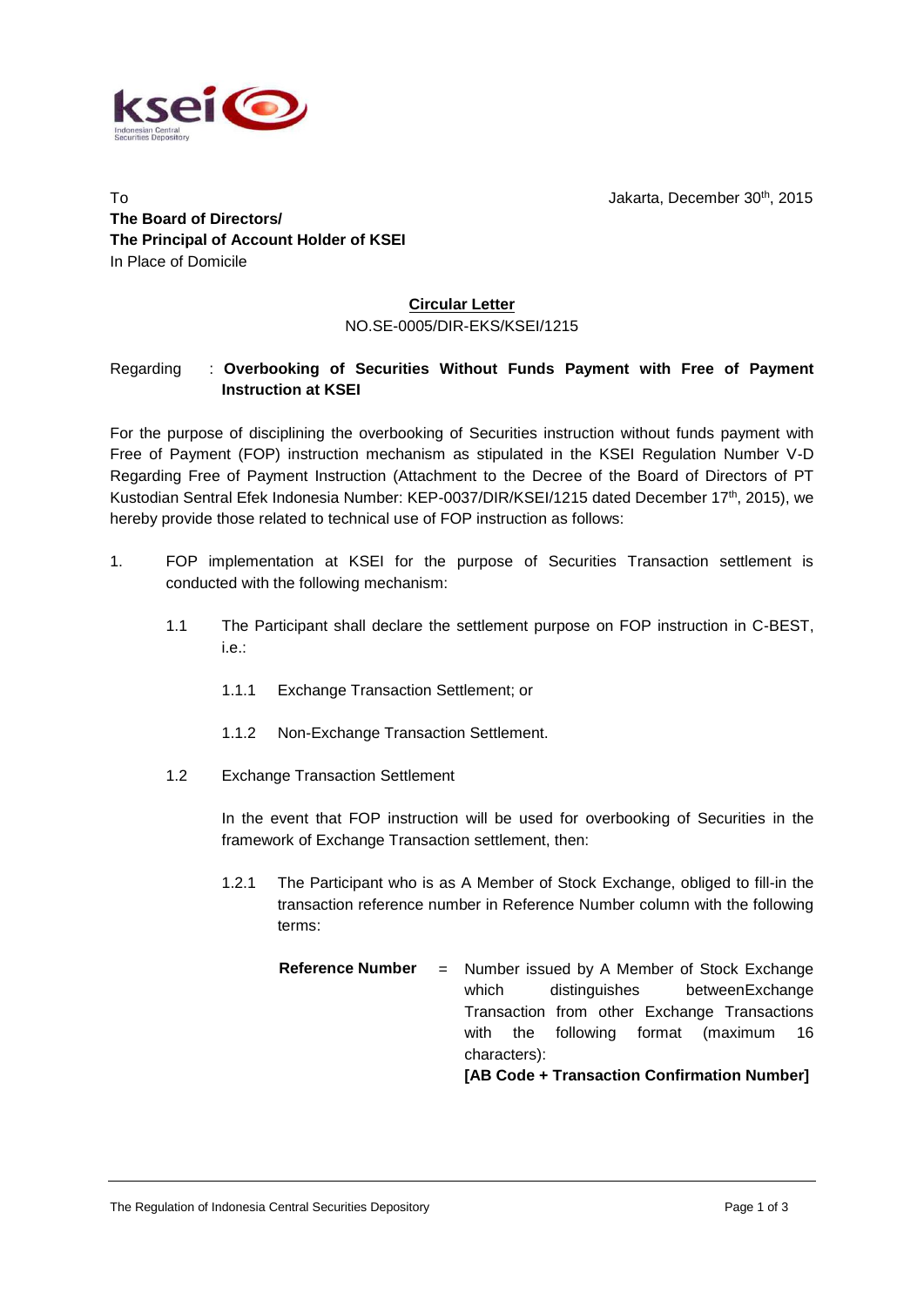

**"AB Code"** = A Member of Stock Exchange Code

**"Transaction Confirmation Number"**

- = Confirmation number stated in the trade confirmation which is used by respective A Member of Stock Exchange.
- 1.2.2 The Participant who is not a Member of Stock Exchange, is obliged to fill-in the Reference Number column by using transaction reference number or internal reference in case there is no transaction reference number provided that internal reference used is related to and may prove the Exchange Transaction being carried out.
- 1.3 Non-Exchange Transaction Settlement

In the event that FOP instruction is used for overbooking of Securities for the purpose of Non-Exchange Transaction settlement, the Participant shall to:

- 1.3.1 Fill-in the settlement reason column which constitutes the background for the settlement of transaction (underlying transaction) as stated in point 2.8 of the Regulation of KSEI Number V-D Regarding Free of Payment Instruction; and
- 1.3.2 Ensure the availability of the supporting document underlying the said overbooking of Securities as provided in the attachment to this circular letter.
- 1.4 Overbooking of Securities Among Sub-Registry

In the event FOP will be used for Securities Transaction settlement for Debt Securities/Sukuk issued by the State including Bank Indonesia, and carried out among Sub-Registry, then the Participant shall submit FOP instruction without filling out the Reference Number column.

- 2. With respect to the obligation of using FOP instruction for any overbooking of Securities which is not supplemented by overbooking of funds and it is made between Main Securities Accounts 001, between Sub-Securities Accounts 001 or between Main Securities Accounts 001 and Sub-Securities Accounts 001, either within the same Participant or between the different Participants, **the Participant will not be allowed to use SECTRS (Securities Transfer) and BONDTRS (Bond Transfer) instruction in C-BEST** for overbooking of Securities among those Securities Accounts.
- 3. To support the implementation of its duty as the Clearing and Guarantee Institution, KPEI may use FOP instruction in the Exchange Transaction settlement activities for Debt Securities.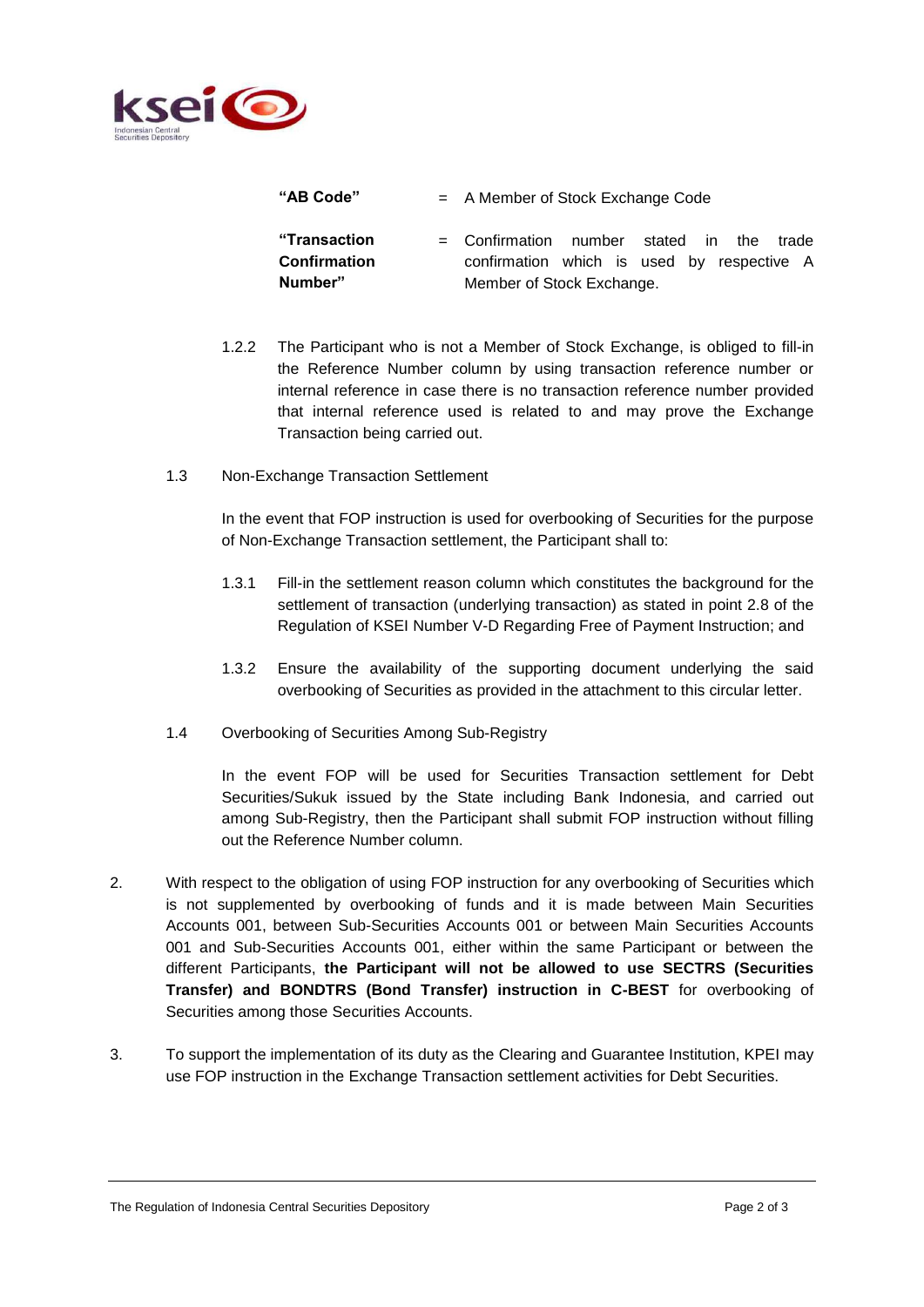

- 4. With the enactment of Circular Letter of the Board of Directors of KSEI Number SE-0005/DIR-EKS/KSEI/1215 dated December 30<sup>th</sup>, 2015 regarding Overbooking of Securities Without Funds Payment with Free of Payment Instruction at KSEI, the Circular Letter of the Board of Directors of KSEI Number SE-0001/DIR-EKS/KSEI/0114 dated January 23rd, 2014 regarding Book-Entry of Securities with Free of Payment Instruction at KSEI is revoked and declared no longer valid.
- 5. This Circular Letter is effective as from January 1<sup>st</sup>, 2016.

Thus we convey the above, thank you for your attention.

Sincerely yours, **PT Kustodian Sentral Efek Indonesia**

**Margaret M. Tang Syafruddin** President Director **Director** Director

Copy to:

- 1. The Chief Executive of Capital Market Supervisory of Financial Services Authority (OJK);
- 2. The Director of Securities Transactions Supervisory of OJK;
- 3. The Director of Securities Institutions Supervisory of OJK;
- 4. The Director of Investment Management of OJK;
- 5. The Director of Capital Market Regulatory of OJK;
- 6. The Board of Directors of PT Bursa Efek Indonesia (Indonesian Stock Exchange);
- 7. The Board of Directors of PT. Kliring Penjaminan Efek Indonesia
- 8. The Indonesian Securities Company Association;
- 9. The Indonesian Custodian Bank Association; and
- 10. The Board of Commissioners of KSEI.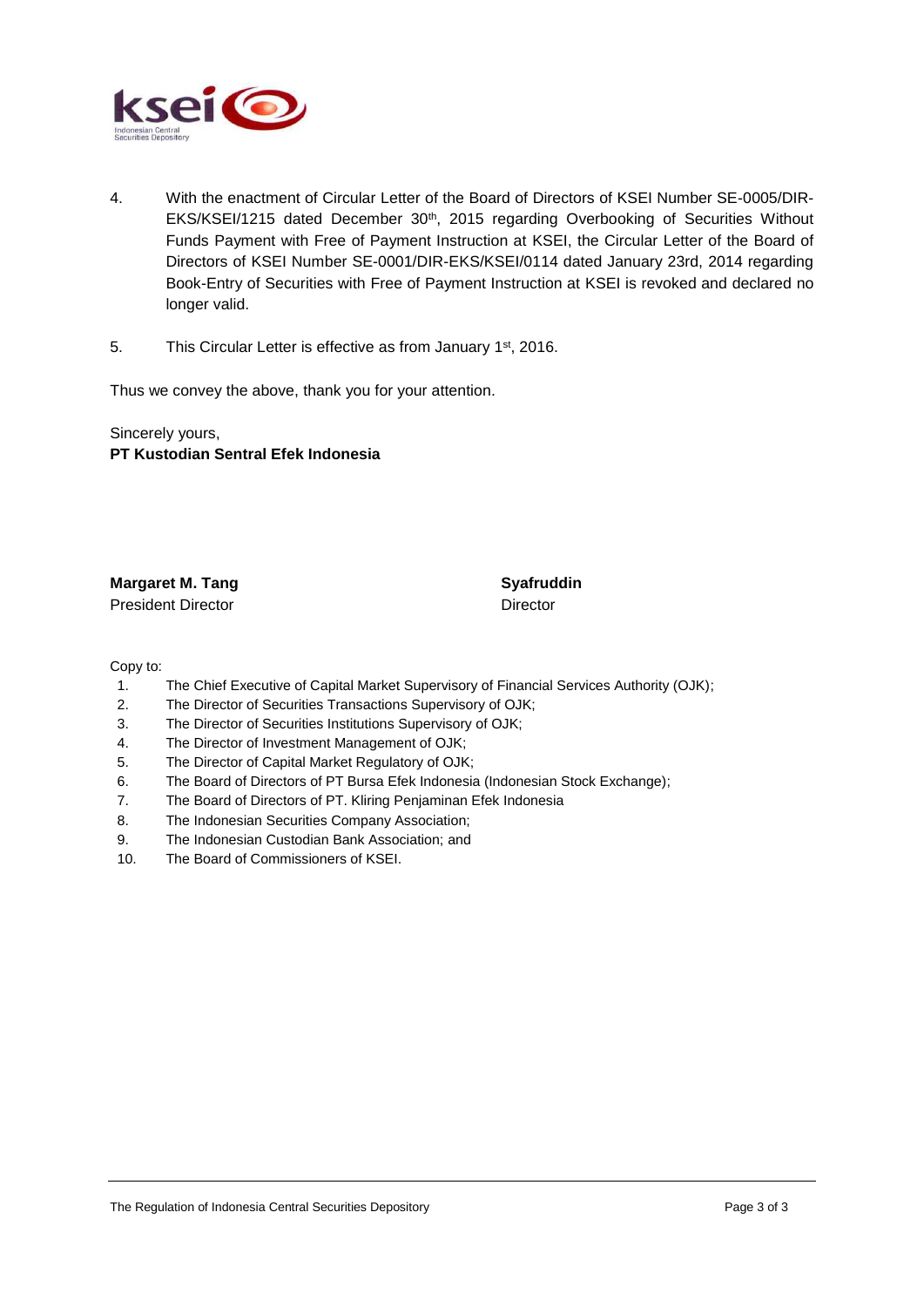

| No. | <b>Type/Settlement Reason</b>                                                                                                                                                                                   | <b>Supporting Document</b>                                                                                       |
|-----|-----------------------------------------------------------------------------------------------------------------------------------------------------------------------------------------------------------------|------------------------------------------------------------------------------------------------------------------|
| 1.  | a. Sale-Purchase Equity Securities,<br>Asset-Backed Securities, and/or<br>Participation Unit                                                                                                                    | 1. Securities book-entry instruction from the Client;<br>and                                                     |
|     |                                                                                                                                                                                                                 | 2.<br>The copy of sale-purchase agreement under the<br>name of the Client.                                       |
|     | Sale-Purchase of Debt Securities<br>b.                                                                                                                                                                          | 1. Securities book-entry instruction from the Client;<br>and                                                     |
|     |                                                                                                                                                                                                                 | 2. Written confirmation on sale and/or purchase of<br>Securities from the party carrying out the<br>transaction. |
| 2.  | Grant                                                                                                                                                                                                           | Securities book-entry instruction from the Client;<br>$1_{\cdot}$<br>and                                         |
|     |                                                                                                                                                                                                                 | The copy of grant agreement under the name of<br>2.<br>the Client.                                               |
| 3.  | Inheritance                                                                                                                                                                                                     | Securities book-entry instruction from the Client;<br>1.<br>and                                                  |
|     |                                                                                                                                                                                                                 | The copy of inheritance deed, certificate of<br>2.<br>inheritance, or copy court stipulation.                    |
| 4.  | Inbreng (share contribution)                                                                                                                                                                                    | Securities book-entry instruction from the Client;<br>1.<br>and                                                  |
|     |                                                                                                                                                                                                                 | The copy of deed of inbreng (share contribution)<br>2.<br>under the name of the Customer.                        |
| 5.  | Securities transfer in the framework of<br>creation and repayment of Mutual<br>Fund Participation Unit in form of<br>Collective<br>Investment<br>Contract<br>Traded at Stock Exchange (Exchange<br>Traded Fund) | Instruction from dealer Participant.                                                                             |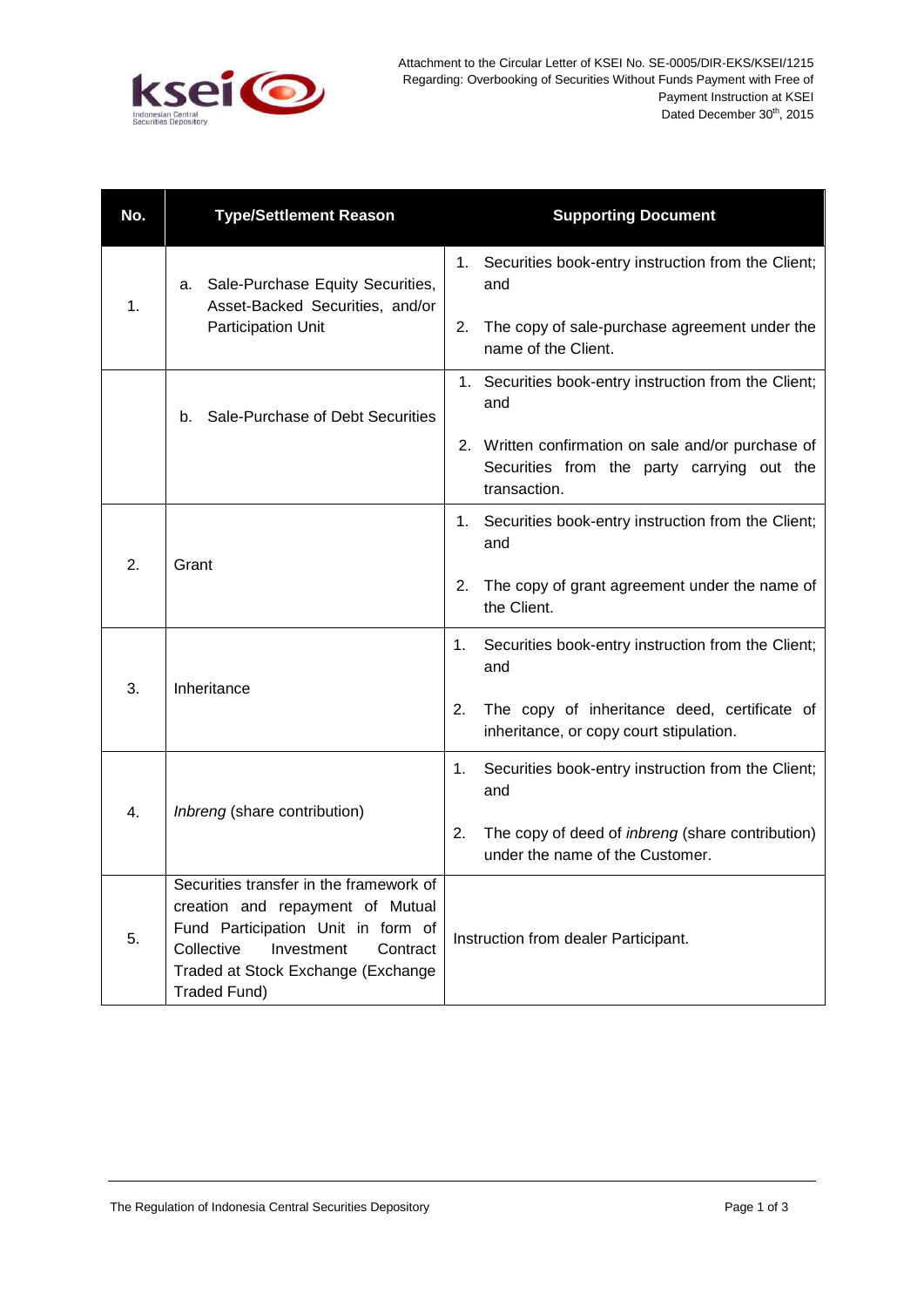

| No. | <b>Type/Settlement Reason</b>                                                                                                                   | <b>Supporting Document</b>                                                                                                                                                                                         |
|-----|-------------------------------------------------------------------------------------------------------------------------------------------------|--------------------------------------------------------------------------------------------------------------------------------------------------------------------------------------------------------------------|
| 6.  | Securities Lending and Borrowing                                                                                                                | 1. Securities book-entry instruction from the Client;<br>and                                                                                                                                                       |
|     |                                                                                                                                                 | 2.<br>The Copy of agreement of lending and<br>borrowing of Securities under the name of the<br>Client.                                                                                                             |
| 7.  | Reward, gratification or donation                                                                                                               | 1. Securities book-entry instruction from the Client;<br>and                                                                                                                                                       |
|     |                                                                                                                                                 | Statement letter from the Client either as the<br>2.<br>giver or the recipient.                                                                                                                                    |
| 8.  | Decision of judicial board                                                                                                                      | Execution order from judicial board.                                                                                                                                                                               |
| 9.  | <b>Collateral Securities</b>                                                                                                                    | 1. Securities book-entry instruction from the Client;<br>and<br>2. The copy of pledge agreement or fiduciary<br>notarial deed or guarantee agreement or<br>fiduciary certificate under the name of the<br>Client.  |
| 10. | <b>Securities</b><br>distribution<br>related<br>to<br>Management Stock Option (MSOP)<br><b>Stock</b><br>dan/or<br>Employee<br>Options<br>(ESOP) | Report from the Listed<br>Company/Securities<br>Administration Bureau.                                                                                                                                             |
| 11. | Securities distribution of initial public<br>offering result                                                                                    | Allotment result document under the name of<br>1.<br>the Client; or<br>2.<br><b>Distribution</b><br>instruction<br>from<br>selling<br>agent/underwriter which stating the order<br>reference number of the Client. |
| 12. | Securities Book-entry between Sub-<br>Securities Accounts owned by the<br>same Client.                                                          | Securities book-entry instruction from the Client.                                                                                                                                                                 |